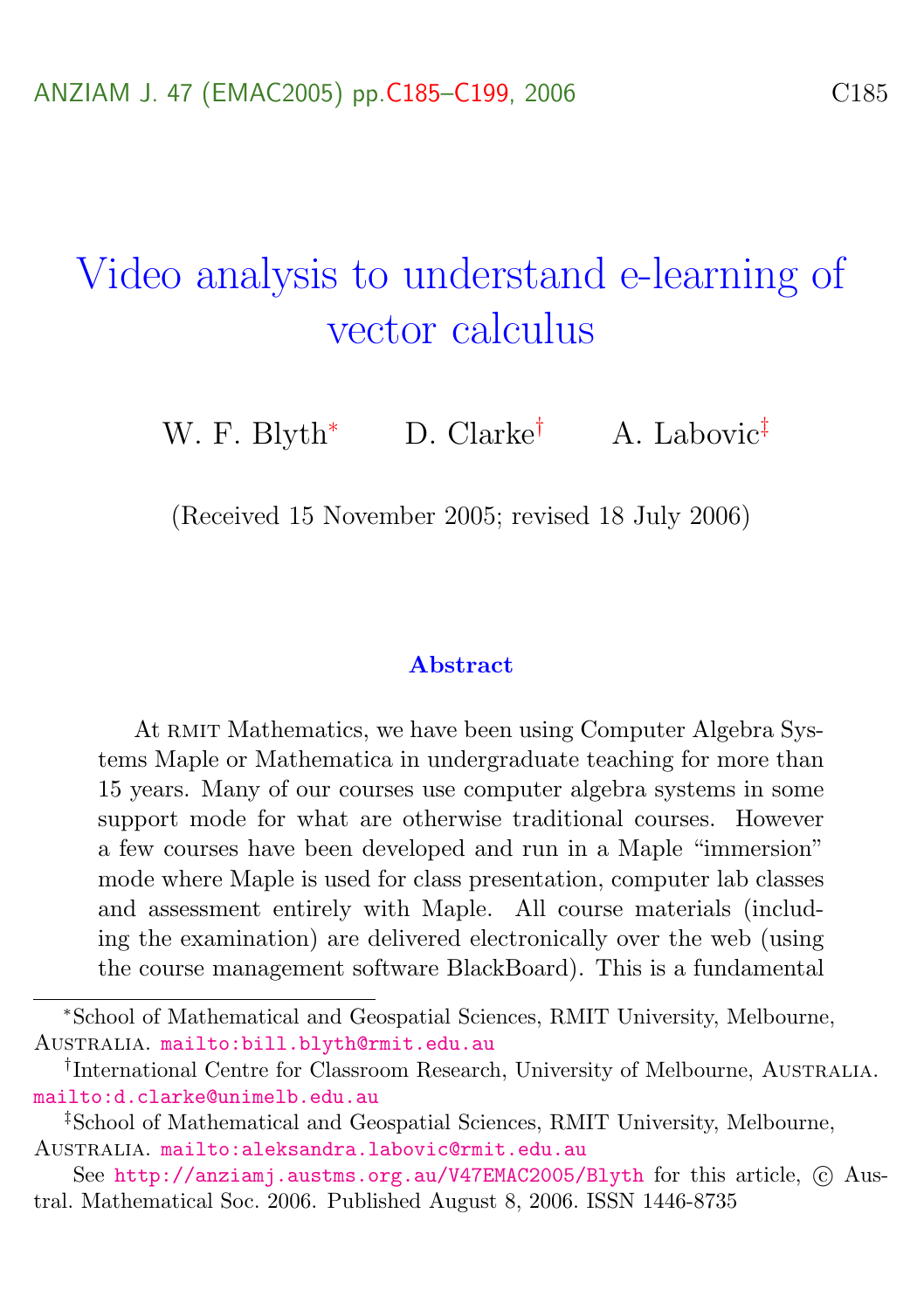change in the paradigm by which we teach and learn mathematics. Teaching materials (Maple files) have been developed for a vector calculus course. Technology is used increasingly in teaching mathematics at all levels and studies show that mathematics learning is enhanced by using technology. However evaluations have been limited. Video analysis methodology is well established and utilized in large international studies in school settings but has not been used for undergraduate mathematics, much less for computer algebra immersion mode teaching and learning. Computer mediated learning is highly visual in form, but, unlike conventional instruction, generates no written paper record that might be collected and analysed. The adaptation of existing video analysis techniques offers new possibilities for the investigation of learning in such new undergraduate computer laboratory settings. The teaching and learning environment is intrinsically electronic and includes some elements of new e-learning which do not exist in a paper and pencil environment. As an example, animation is used to illustrate the generation of the 2D domain for double integration. Video captures both the visuality of the medium of instruction and the dynamics of the connections between representational forms, both by the instructional medium and by the learner. The research design for this study was deliberately exploratory in character: both in terms of understanding the new e-learning occurring and in the adaptation of the techniques of video-based data collection and analysis.

# **Contents**

| 1 Introduction                     | C <sub>187</sub> |
|------------------------------------|------------------|
| 2 CAS: Internationally and at RMIT | C <sub>189</sub> |
| 3 Videotaping and analysis         | C <sub>193</sub> |
| 4 Conclusion                       | C <sub>196</sub> |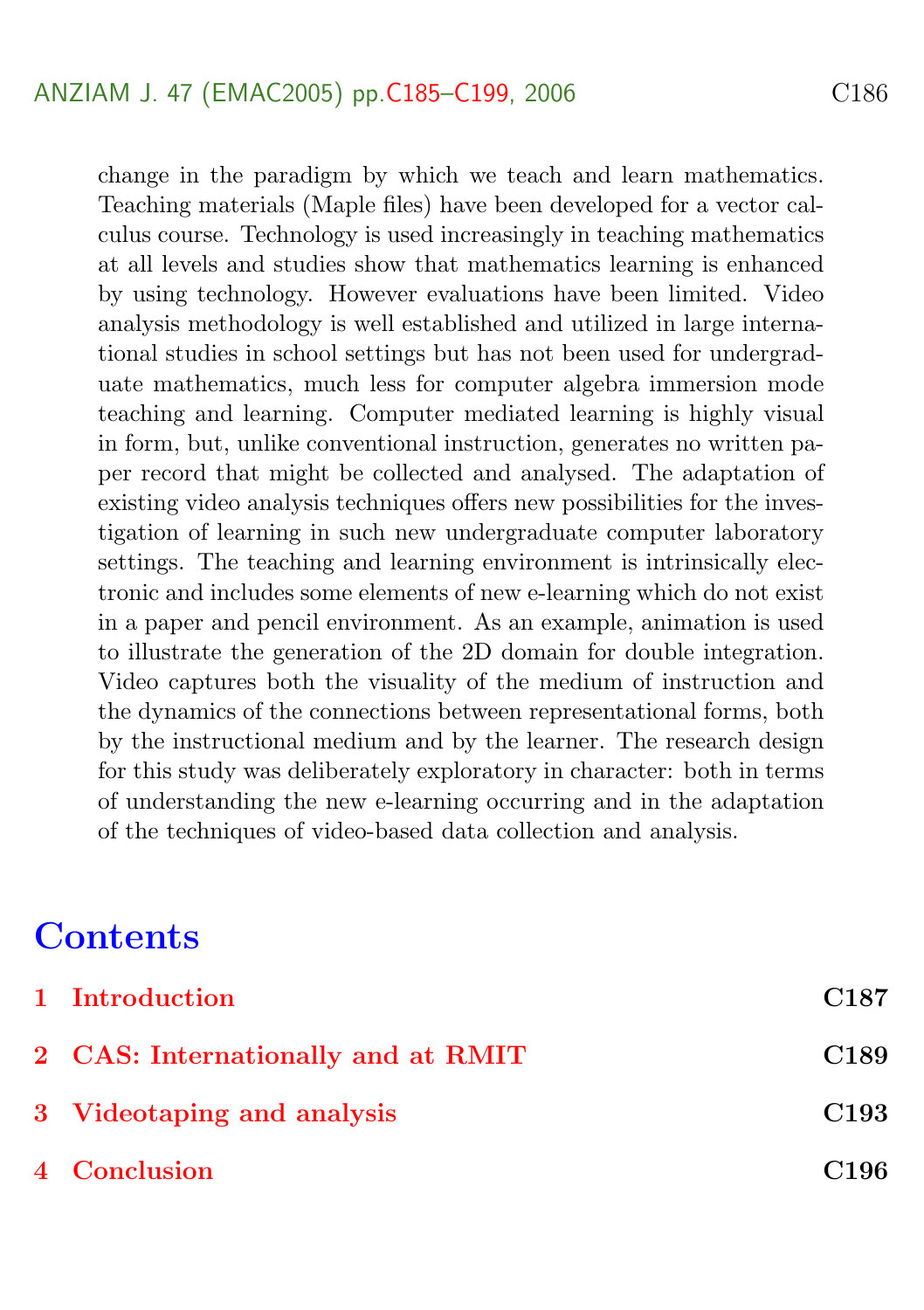#### <span id="page-2-1"></span>[References](#page-12-0) C197

# <span id="page-2-0"></span>1 Introduction

Technology such as Computer Algebra Systems, cas, is being used increasingly in teaching secondary and tertiary mathematics. Many studies [\[1,](#page-12-1) [12,](#page-14-0) [16\]](#page-14-1) show that learning is enhanced by using calculator and computer technology. cas has been used in undergraduate mathematics education for about fifteen years: typically to support the learning of otherwise traditional courses. This support mode usage could accurately be described as using CAS in a super-calculator mode. CAS use at the secondary level in Australia (Victoria), the USA, Denmark and France is typically with cas calculators and even the widespread use of cas in Austria uses Derive in a super-calculator mode. There is a vast research literature about secondary and tertiary mathematics teaching using CAS in super-calculator mode (see the reviews [\[12,](#page-14-0) [13,](#page-14-2) [14\]](#page-14-3)). This project initiates a study of the nature of the learning products when the instructional program moves beyond this supercalculator mode into true e-immersion.

At RMIT Mathematics, several innovative e-mathematics courses are conducted in a Maple immersion mode. The Computer Algebra System, Maple, is used for all presentation, teaching and assessment [\[3,](#page-12-2) [4,](#page-12-3) [5,](#page-13-0) [6\]](#page-13-1). Teaching is face-to-face in the computer laboratory. Students download all Maple files for teaching, assignments and examinations from the web. All student work is carried out, submitted and returned with marking as Maple files via the web. This is a fundamental change in the paradigm by which we teach and learn mathematics. The Maple immersion mode of teaching and learning of tertiary mathematics is unique to these courses at RMIT. The learning is different when totally CAS immersed and this CAS immersion learning has not been researched. The Maple immersion mode of teaching and learning is now sufficiently mature that creative and rigorous research into the learning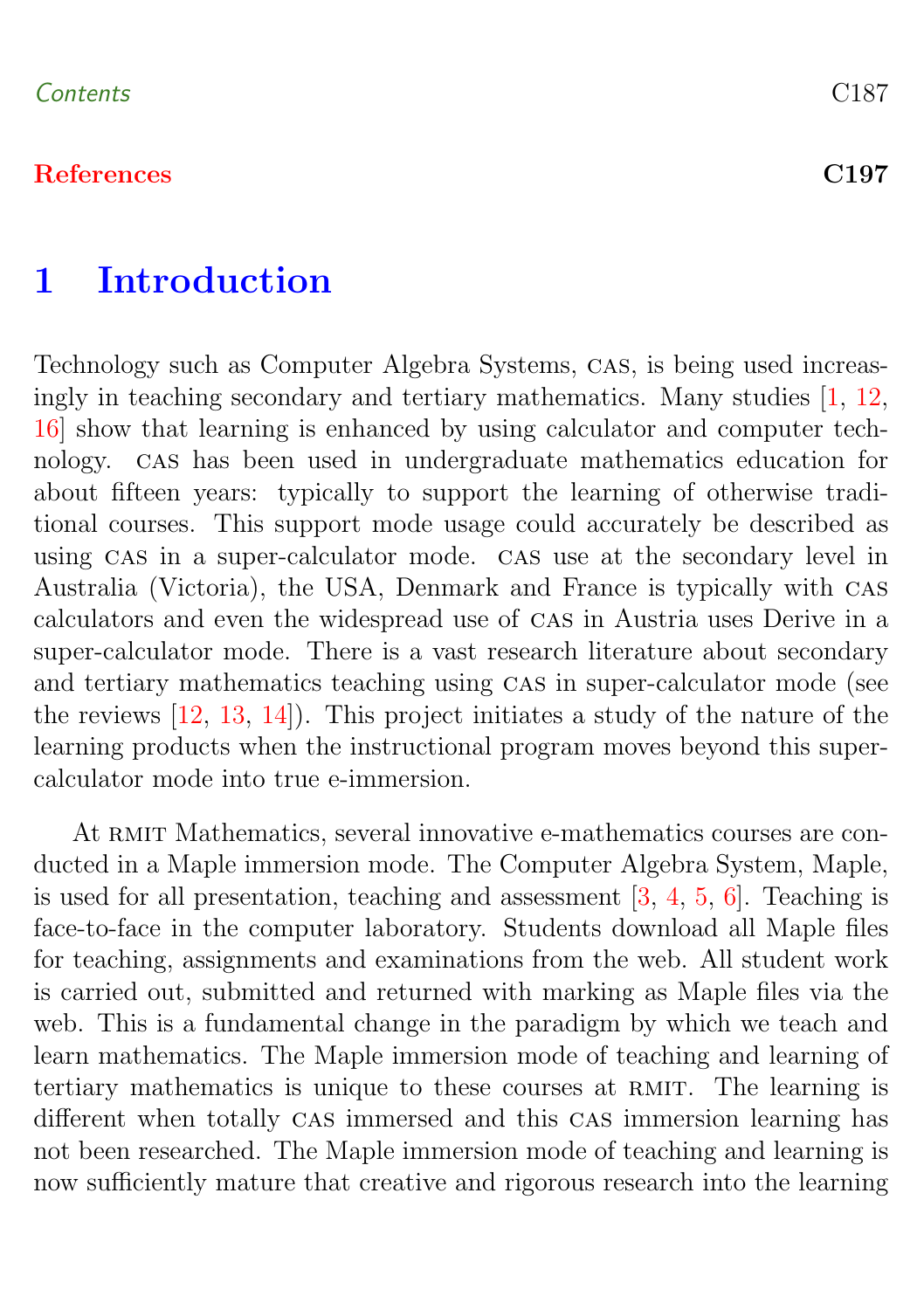#### <span id="page-3-0"></span>1 Introduction C188

is timely. Given the high overhead of staff resources (about 10 hours preparation for each hour in the class or computer lab), research into the teaching and learning would be most valuable. Structured, careful research, using the most sophisticated technology, should provide significant insights into this new teaching and learning mode and into the novel e-learning it produces.

The videotaping and analysis methodology offers an innovative and comprehensive research tool [\[8,](#page-13-2) [9\]](#page-13-3). Several research questions can be addressed, such as What should be the balance between presentation and directed student work? What engages the students as active and cooperative learners? How can deep learning be achieved? What is the role of visualization in conceptual development?, and the data re-analysed to investigate further questions not yet posed. The effectiveness of this approach (and the multiple analyses) is seen in the research text edited by David Clarke [\[9\]](#page-13-3). Video analysis techniques have been used in large and small scale studies, locally nationally and internationally at primary and secondary school levels, but not, to our knowledge, for undergraduate studies. We propose to initiate the transfer of research expertise with video data collection and analysis methods to the tertiary level. This article reports on a project that investigates the viability of adapting a proven methodology to a new setting. This project is the commencement of a larger proposed study to conduct sophisticated research into technology facilitated learning of tertiary level mathematics by video-taping and analysing Maple e-mathematics classes (in the computer laboratory). The long term aim is to understand and hence optimise the learning of tertiary mathematics in such technology rich settings. The learning theory from this larger study will benefit the tertiary sector directly as well as having potential to benefit the school system as CAS use moves past the intermediate use of cas calculators (as in the new course in schools in Victoria, Australia: vce Mathematical Methods (cas)) to the powerful computer based Maple or Mathematica.

It is clear that traditional assessment strategies are inadequate (paper based modes being poorly aligned with contemporary mathematical activity).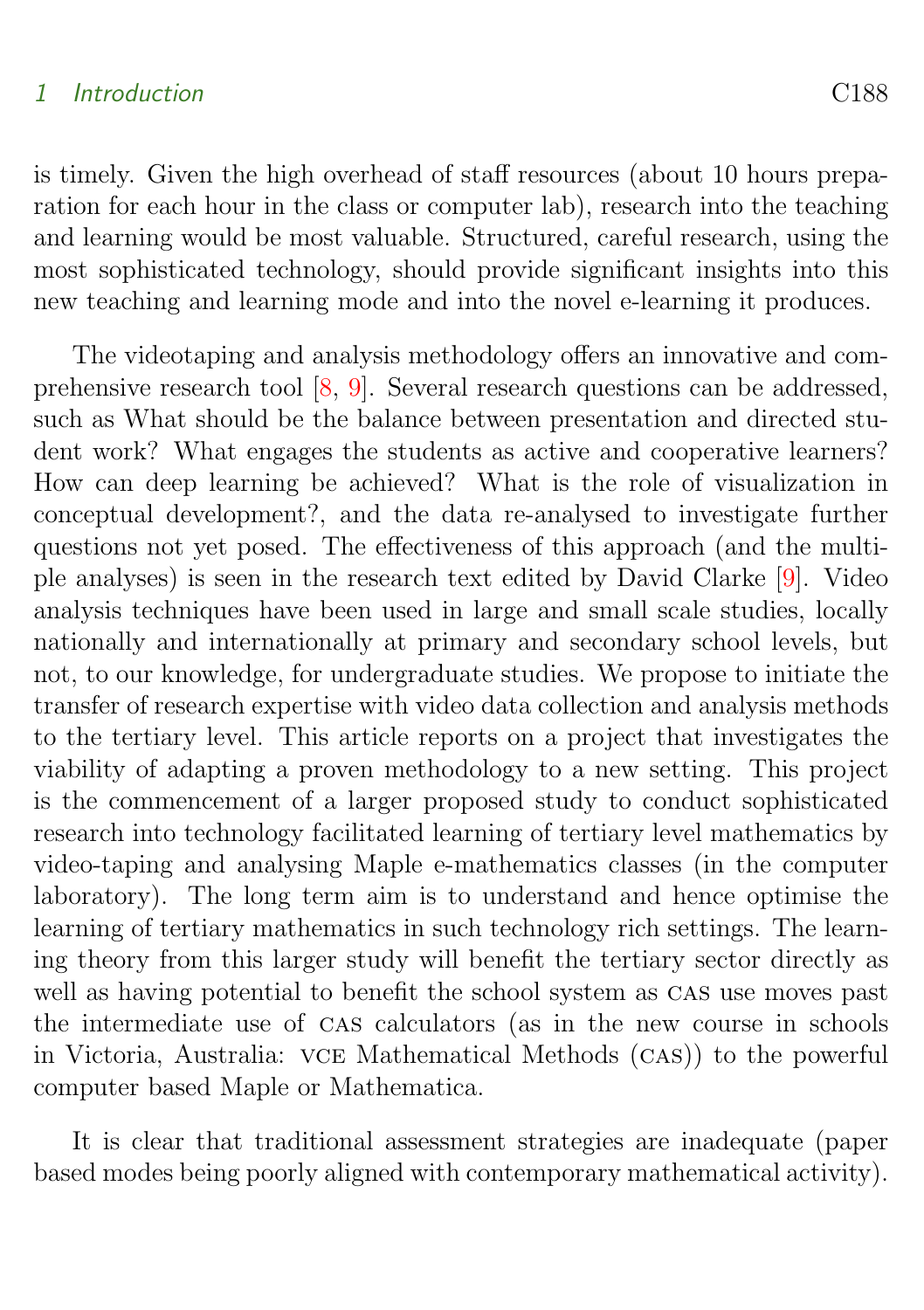#### <span id="page-4-1"></span>1 Introduction C189

Old assessment is blind to new forms of learning. New assessment for new forms of learning is required and new forms of assessment are now possible [\[7\]](#page-13-4). However, there is a need to understand this new form of mathematics learning (e-learning) in order that assessment might better reflect the nature of the new learning and the new mathematical practices being developed.

The proposed study program will contribute to transforming the paradigm by which tertiary mathematics is taught, learnt, assessed and carried out. To enable and inform this transformation, it is essential to determine the processes and products of e-learning in the sort of innovative e-immersion setting that is the focus of this study. This article reports on the first step: in the second semester of 2005 we videotaped six hours of laboratory classes and three video-stimulated student interviews of a third year vector calculus course run in Maple immersion mode.

# <span id="page-4-0"></span>2 CAS: Internationally and at RMIT

Technology in the form of calculators and computers has been used widely in mathematics education and has a vast research literature. A key development was the reform calculus movement originating in the usa, led by the Harvard Consortium (supported by a National Science Foundation grant) which did much to promote the "rule of three": Every topic should be presented geometrically, numerically and algebraically  $[11, p. vii]$  $[11, p. vii]$ . The development of graphical calculators provided an easily accessible technological tool for numerical and graphical computations. It would appear that the use of graphical calculators has been widely taken up in high schools and to a lesser extent in lower levels of college or university mathematics. As an example of this approach, see Hughes-Hallett et al. [\[11\]](#page-13-5) which is the first edition of the text written by several of the leaders of the reform calculus program. Traditionalists might well find that this book is almost a traditional introductory calculus text with a sensible and not very subversive incorporation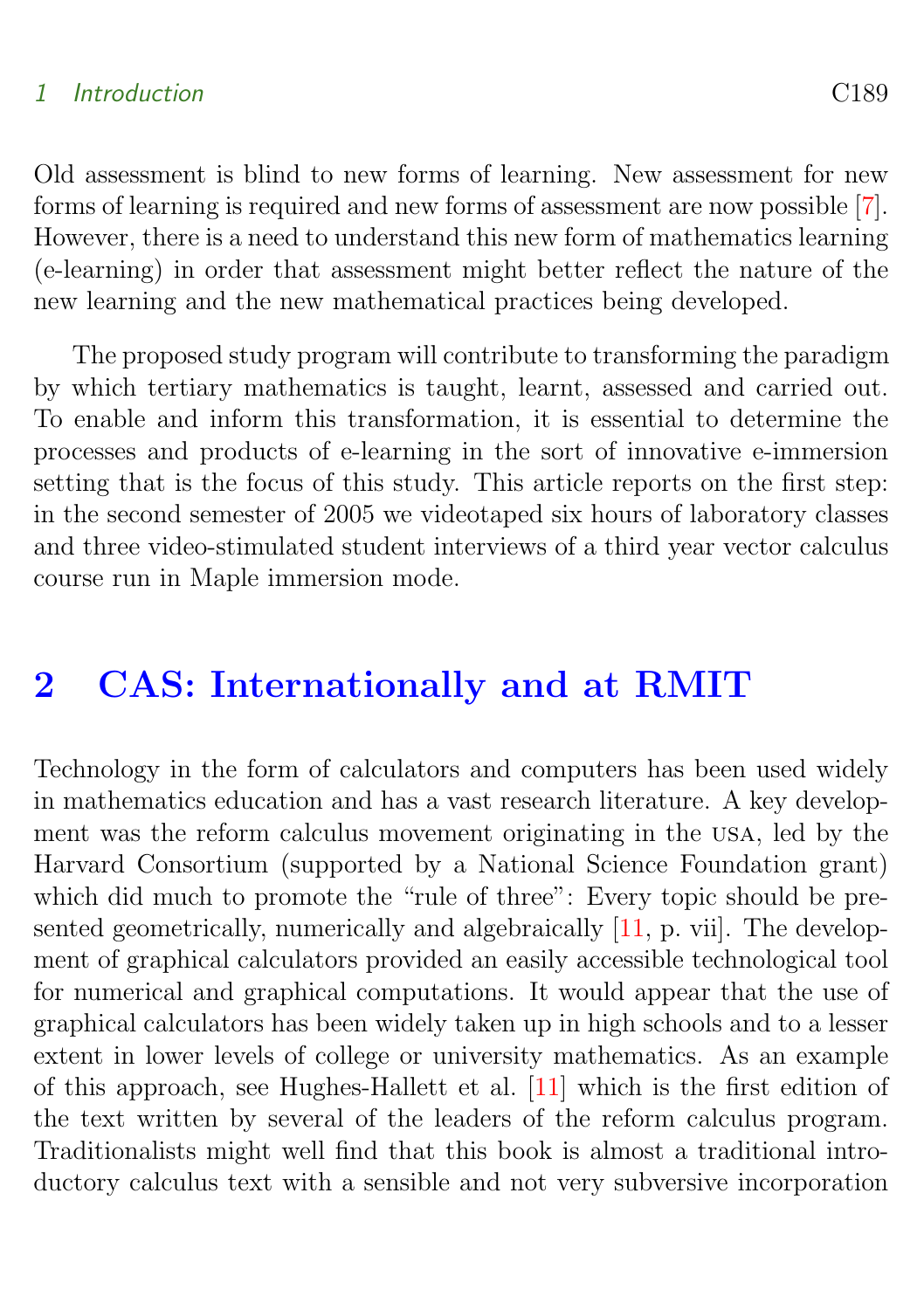<span id="page-5-1"></span>of the "rule of three" approach. From the comment on Technology in the Preface [\[11,](#page-13-5) p. viii]:

We take advantage of computers and graphing calculators to help students learn to think mathematically. For example, using a graphing calculator to zoom in on functions is one of the best ways of seeing local linearity. Furthermore, the ability to use technology effectively as a tool is of itself of the greatest importance. . . . Test sites have used the materials with graphing calculators, graphing software, and computer algebra systems.

The use of cas as a pedagogical tool is now an important issue in many countries and for both the upper secondary and tertiary mathematics education sectors (for reviews, see [\[1,](#page-12-1) [10,](#page-13-6) [12,](#page-14-0) [13,](#page-14-2) [14,](#page-14-3) [16\]](#page-14-1)). Many international conferences on mathematics education have a focus on technology: for example, the International Conference on Technology in Collegiate Mathematics, ICTCM, had its 17th annual conference in 2004. All reported studies use CAS in a support mode. Activities include pencil and paper tasks. Amongst other things, this presents some serious issues about assessment and what role the cas should and should not play [\[12,](#page-14-0) e.g.]. Public examination systems tend to either try to set cas neutral questions (such as the Baccalaureate Generale, France) or have a technology free examination and a cas permitted examination (Baccalaureat, Denmark; recommended from 2006 for vce, Victoria, Australia) and some variations on these in Austria, Switzerland and for Advanced Placement in the USA. At the tertiary level, a famous exception is the course by Jerry Uhl et al. CEM: Calculus and Mathematica<sup>[1](#page-5-0)</sup> (which has run successfully, since 1989, in parallel with a traditional lecture group). See Jerry Uhl's inspiration article "Why (and how) I teach without long lectures". In this article Uhl compares his pedagogical method to that of studio learning. David Smith [\[16\]](#page-14-1) regards

<span id="page-5-0"></span> $1$ See <http://www-cm.math.uiuc.edu/>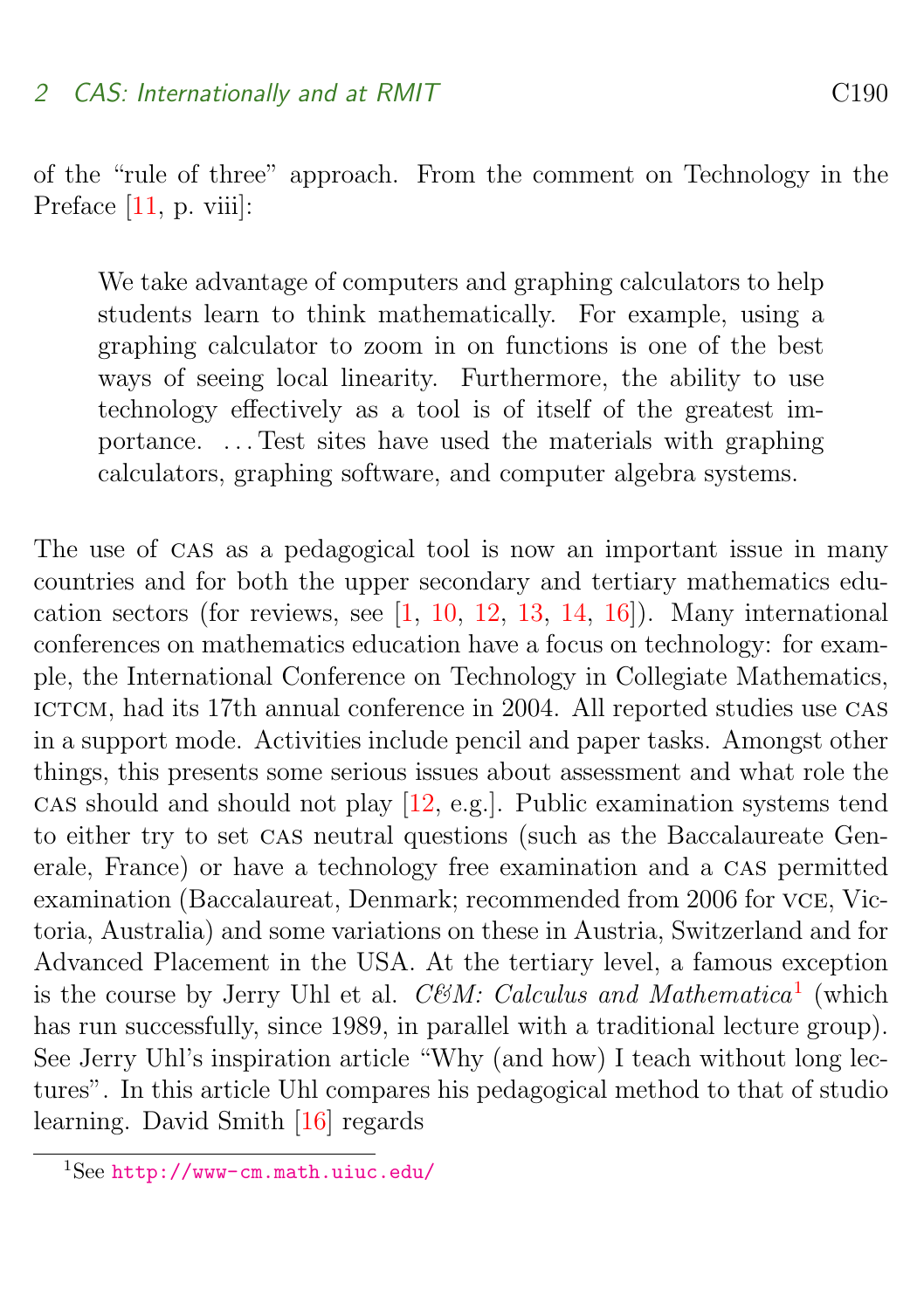#### <span id="page-6-1"></span>2 CAS: Internationally and at RMIT

 $CEM$ , one of the most successful products of the calculus reform initiative. By "successful", I do not mean in the commercial sense ... a number of research studies ... compared  $CEM$  to traditional courses and found significant learning gains for the  $CEM$ students.

<span id="page-6-0"></span>The  $CEM$  courses are the only close relatives to the Maple immersion courses that are the focus of this project but there are many differences in pedagogical approach (and personnel), curriculum and in the cas environment employed ( $CEM$  uses Mathematica). The instructional program that provides the setting for this project makes innovative use of Maple as the universe of discourse: all presentation, learning and assessment occurs within a Maple environment. Paper is not used — the only non-Maple element is the use of the package BlackBoard as a web course management system (for course outlines, exchange of Maple files and e-gradebook) and communication (course announcements and e-mails). At RMIT Mathematics, Maple immersion courses are being actively developed as well as materials to support other courses. This approach can be developed for online delivery. In addition, a variety of assessment approaches are being explored which use Maple — including computer aided assessment where Maple is used to evaluate the answer symbolically (exactly!) [\[7\]](#page-13-4). The Maple immersion mode of teaching undergraduate mathematics is innovative and unique. This new pedagogical approach (where the universe of discourse is Maple) is in urgent need of rigorous research into the learning and the development of an appropriate learning theory. An example of the new e-learning that occurs in a Maple immersion mode is useful at this point. Students are required to construct the slicing diagram of the domain of double integrals — both in assignments and the examination (see the first panel in the Slicing Diagram, Figure [1\)](#page-7-0). This facilitates visualization and the correct set-up of double integrals and enables plotting of surfaces above an irregular domain [\[5,](#page-13-0) [6\]](#page-13-1). The other panels of Figure [1](#page-7-0) provide three frames of an animation to illustrate how the 2D domain of integration is generated by adding the slices.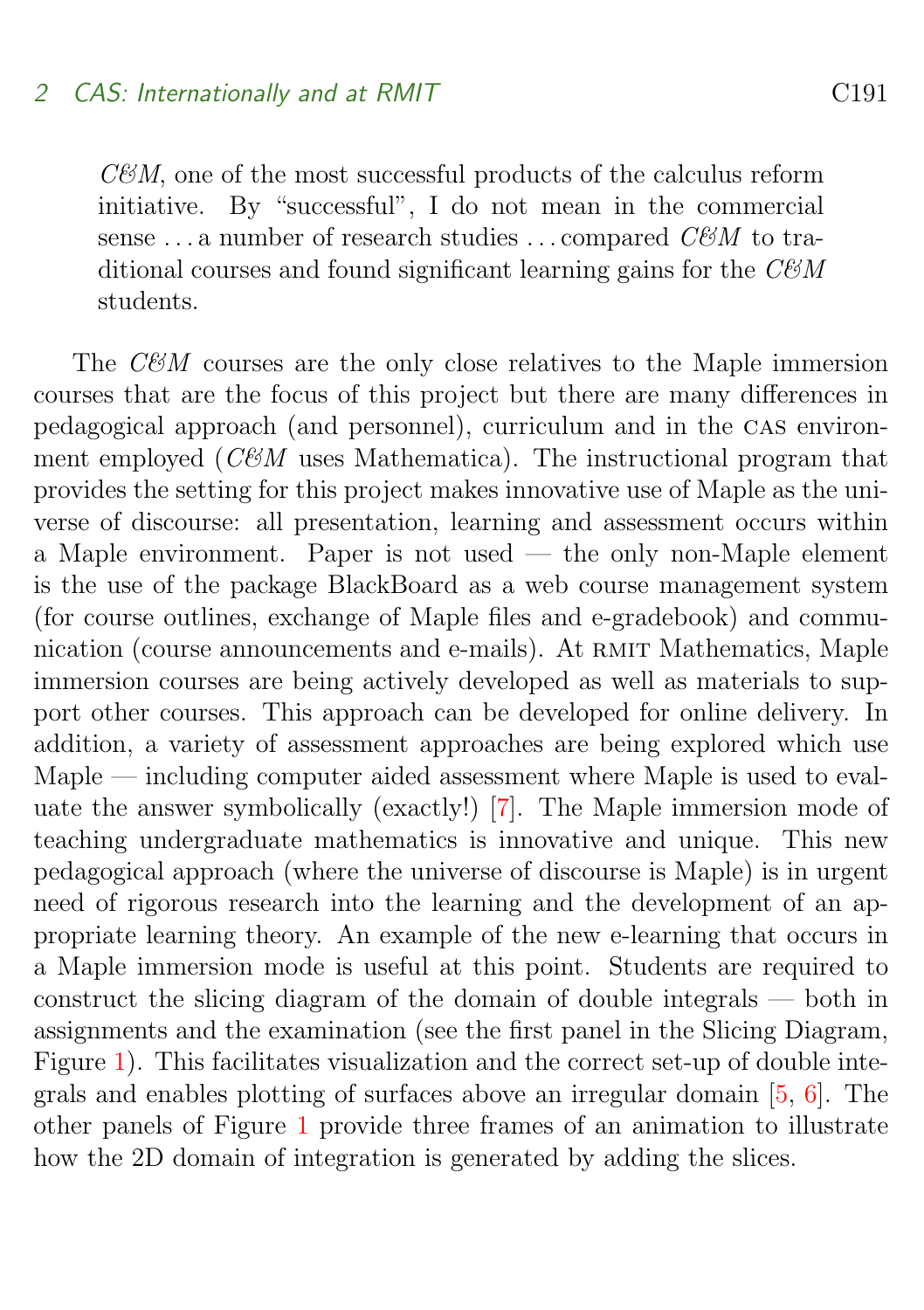

<span id="page-7-0"></span>FIGURE 1: The slicing diagram of the domain for a double integral.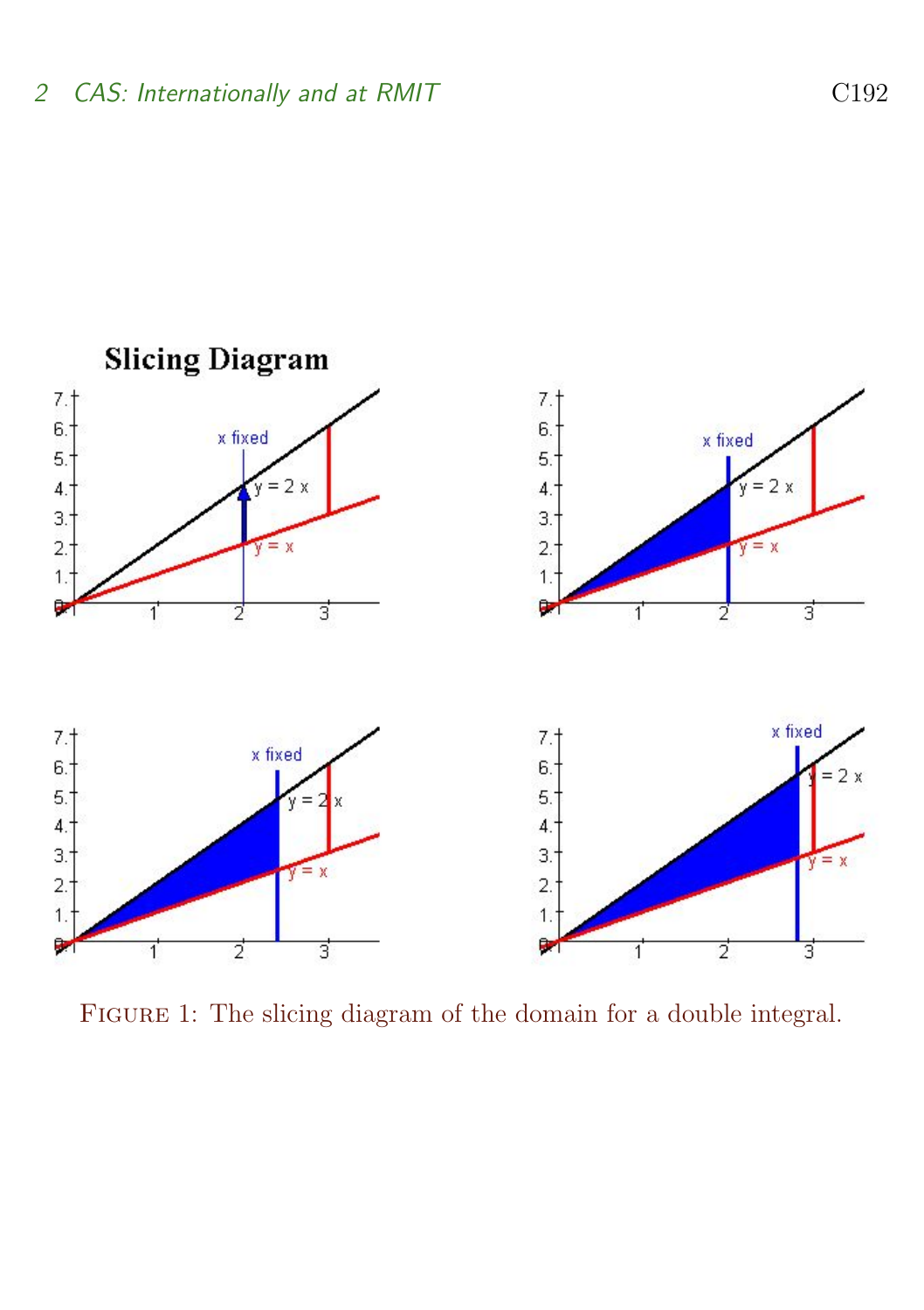#### <span id="page-8-0"></span>2 CAS: Internationally and at RMIT

## 3 Videotaping and analysis

In recent years video has become a major tool in the study of school classrooms. Of all the data sources currently available to researchers in education, video data seems the most amenable to multiple analyses and to hold the greatest promise of significant research outcomes. At the University of Melbourne, David Clarke is the Director of the International Centre for Classroom Research (ICCR). The ICCR is a state of the art facility for the collection, storage and analysis of data, particularly video data, related to the study of learning and teaching.

In a previous study into pedagogical use of CAS [\[15\]](#page-14-4), research methods used were observations of classes, analysis of students' work, responses to specially designed test instruments, analysis of student journals, use of feedback questionnaires and structured interviews. The attention paid to evaluation was atypical: most of the literature in undergraduate mathematics education discusses curriculum or pedagogical development but has limited and unimaginative evaluation. Evaluation is usually absent, anecdotal or using student questionnaires. However, the video research, undertaken as part of the project discussed in the article, is much more sophisticated and innovative in the context of undergraduate mathematics.

A central aim of this project was to video a few classes to help clarify how to proceed in more extensive studies in the future. Data collection was undertaken during the second half of 2005. Three weeks of classes (they are all held in two hour blocks in a computer laboratory) of the Maple immersion mode course Vector Calculus Methods (for Geospatial Science) were videotaped. The data related to any one double hour lesson consists of two videotape sources (two cameras): during the first hour, the lecturer (Bill Blyth — giving the presentation via projection of the Maple file on the front screen) and the class (downloading and viewing the presentation Maple file on their individual computer monitor) are videotaped. During the second hour, one camera remained in the lab (to videotape the class undertaking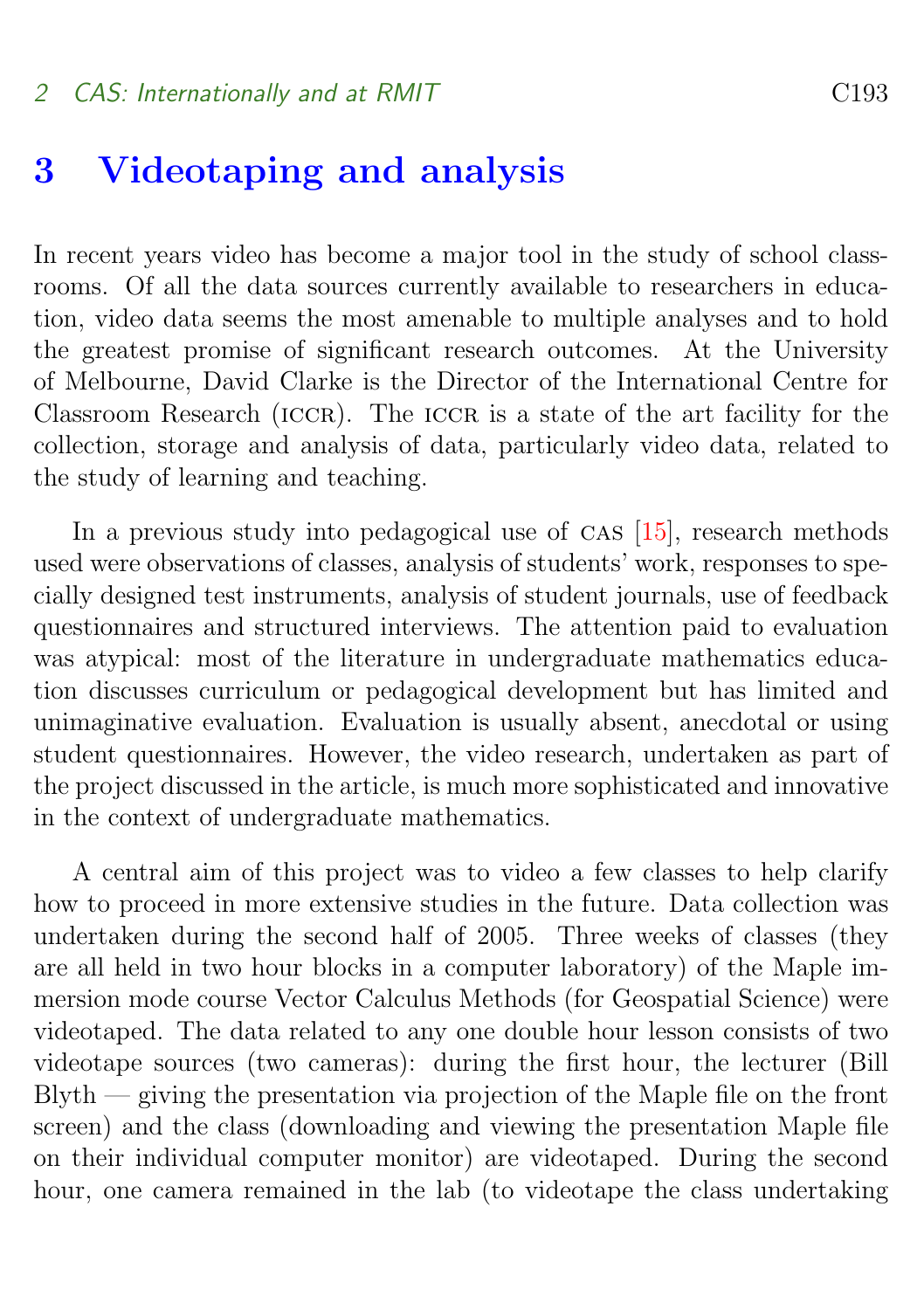#### 3 Videotaping and analysis CHS COME COME CONSERVERT COMMUNIST COMMUNIST COMMUNIST COMMUNIST COMMUNIST COMMUNIST COMMUNIST COMMUNIST COMMUNIST COMMUNIST COMMUNIST COMMUNIST COMMUNIST COMMUNIST COMMUNIST COMMUNIST COMMUNIST





<span id="page-9-0"></span>(a) The class. (b) A student interview.

Figure 2: Videos of the class and of the video stimulated recall interview.

practice with the help of the lecturer) and the other camera was shifted to a separate room to videotape the student interviews. (In future studies we will also conduct a lecturer interview.)

Figure [2\(](#page-9-0)a) illustrates one frame from post processed digital videotape (an mpeg file). There are three panels (and a dark space at the right hand bottom corner), obtained from only two cameras which had to be arranged differently than in the usual school classroom where there would be a teacher camera and a class camera. In our first videotaped class, we discovered that because of the difference in lighting levels, one camera cannot properly deal with the capture of the lecturer and the much brighter projection screen. Because of the computer laboratory layout, we could capture several students, their monitors and the lecturer with one camera (see the bottom panel of Figure  $2(a)$  $2(a)$ ). The top left panel in the figure is a cropped copy of the bottom panel, adjusted for brightness: it captures the lecturer's performance well.

The top right panel of Figure  $2(a)$  $2(a)$  came from the second camera which was dedicated to capture the screen. This is preferred to a direct screen capture since the camera additionally records the lecturer's pointing on the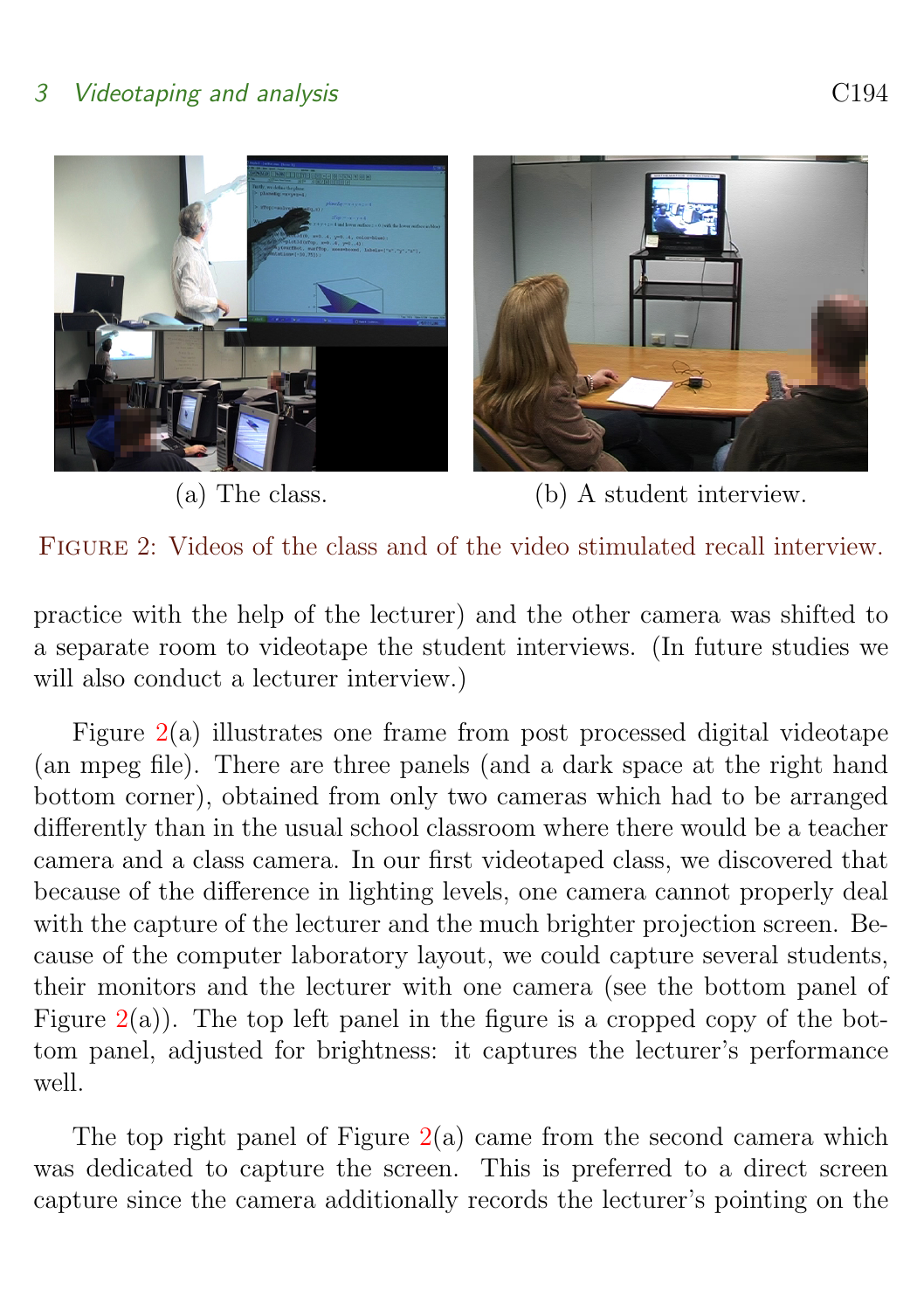#### 3 Videotaping and analysis CHS

screen: both physically as shown in this figure and when using a laser pointer (at other times). Note that the teaching point here concerns the 3D plot of the tetrahedron under a given plane and in the first octant (preliminary to constructing the 3D slicing diagram for a triple integral throughout this volumetric region). One of objectives of our research is to determine how the availability of the full and interactive Maple file affects the students' learning. The video shows that the students are viewing the same interactive 3D image — a point followed up in the interviews.

A frame of an interview is provided in Figure  $2(b)$  $2(b)$ . The interviewer was Aleksandra Labovic who played no role in the teaching or assessment of this course. Since the lecturer is one of the researchers, this arrangement was made to ensure that students could freely participate in the interview without fear of discrimination. The interview protocol was only slightly modified from that used with school students. The methodology was the same (a video stimulated interview) in that students were invited to make some general comments about the lesson and then given the video control and asked to forward to any parts of the lesson that they would like to comment on. Even in this small pilot study, the interviews were a very rich source of data.

Another modification made, to ensure the study met high ethical standards, was that the examination Maple files were randomly coded so that the lecturer was unaware of a student's identity when marking the exam. In the usual assessment process for examinations, the student's identity is known.

<span id="page-10-0"></span>Immediately following data collection, the video data was digitized for transcription and coding within Studiocode (software for video analysis) for a more sophisticated analysis. Interview data was also transcribed. Documentary data including lecture, assignment and examination Maple files were also saved.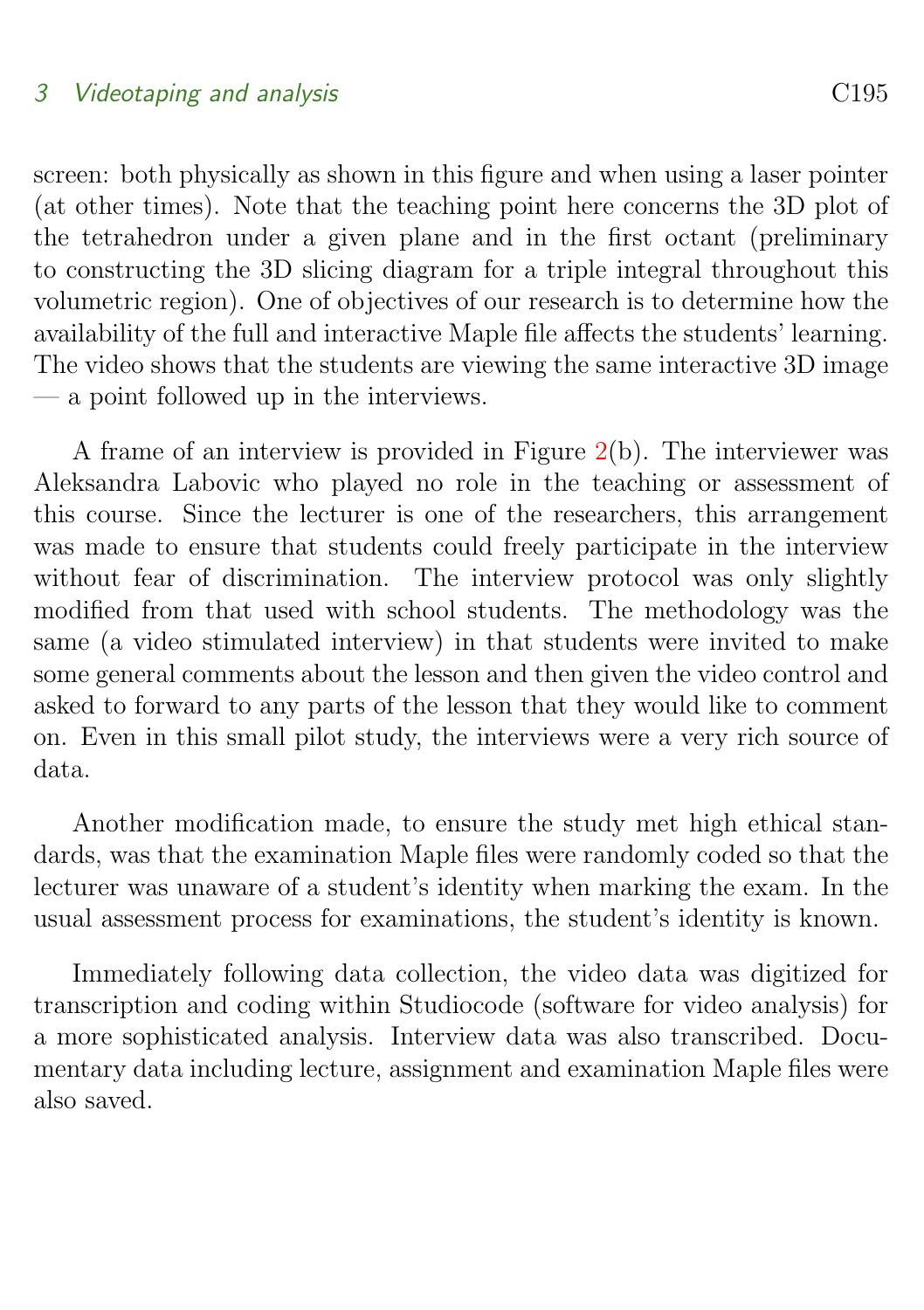# <span id="page-11-0"></span>4 Conclusion

Internationally, the typical use of CAS in undergraduate mathematics education is to support the learning of otherwise traditional courses. At RMIT Mathematics, a few courses have been developed and run in a Maple "immersion" mode where Maple is the universe of discourse. This project has commenced the exploration of the new e-learning occurring with this Maple immersion mode of teaching, learning and assessment.

The state of the art videotaping approach introduced here has demonstrated that the methodology established in school settings can be successfully modified to research the teaching and learning of technology rich undergraduate courses. In further work, we will undertake the analysis of our current data using Studiocode (specialist video analysis software) and expand the scope of our study from the current pilot project. Given the exploratory nature of this project, it was not appropriate to construct a rigorous evaluation design, but later work will include an evaluative component and this would be informed by the study reported in this paper.

The nature of the data (multi-camera video, post-lesson interviews, student and teacher material, questionnaires and assessment/examination Maple files) is such that it will be highly amenable to (future) multiple analyses. Such multiple analyses maximise the value to the research community of data that were initially funded to address one specific research question (local or international), now answered, but which are sufficiently complex to sustain multiple further analyses. Such secondary analyses are quite common for large databases such as  $T$ IMSS  $[2]$ . Further analyses in the future may require additional ethics approval: this depends on the specification of the current ethics approval. In this pilot study, the ethics approval application was closely related to the present study. However, some large international studies obtain ethics approval for analysis of the data by the members of the international research team from a variety of perspectives. This gives the research team a carte blanche to analyse the data from many and any per-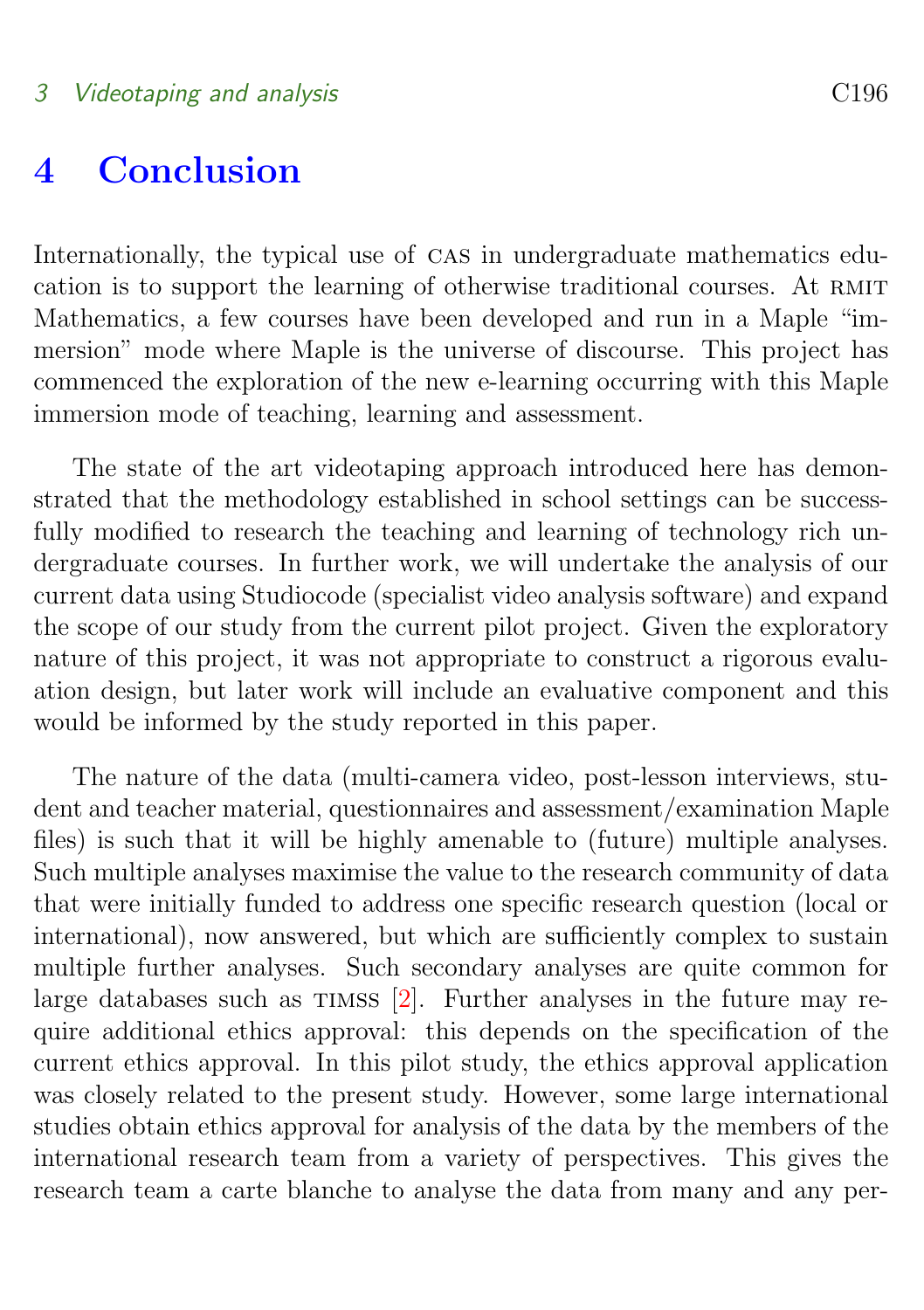#### 4 Conclusion C197

spectives, since the approved basic goal is "to understand the practices and meanings that characterise student and teacher behaviour in the classrooms being studied."

Acknowledgments: We thank Cameron Mitchell and Peter Bowman from the ICCR for videotaping and post processing. We thank RMIT for partial support of this project with funding from a competitively awarded Action Research in Teaching and Learning grant, and especially thank the RMIT students who voluntarily participated in this exploratory study.

# **References**

- <span id="page-12-1"></span><span id="page-12-0"></span>[1] S. Barton. What Does the Research Say about Achievement of Students Who Use Calculator Technologies and Those Who Do Not? In P. Bogacki, E. D. Fife and L. Husch, editors, E. Proc. 13th Int. Conf. on Tech. in Collegiate Math., ICTCM Boston 2000. The Math Archive. USA. <http://archives.math.utk.edu/ICTCM/>. [C187,](#page-2-1) [C190](#page-5-1)
- <span id="page-12-4"></span>[2] A. E. Beaton and D. F. Robitaille. An Overview of the Third International Mathematics and Science Study. Chapter 3 in G. Kaiser, E. Luna and I. Huntley, editors, International Comparisons in Mathematics Education, London: Falmer Press, 19–29, 1999. [C196](#page-11-0)
- <span id="page-12-2"></span>[3] W. F. Blyth. Finite Element Methods: Presentation and Animation using Maple. In J. Böhm, editor, Proc. Vienna Int. Symposium on Integrating Tech. into Maths. Ed.: VISIT-ME, University of Vienna. CD published by bk teachware, Austria, 2002. [C187](#page-2-1)
- <span id="page-12-3"></span>[4] W. F. Blyth. Geometry of surfaces using Maple. New Zealand Journal of Mathematics, 32 Supp. Issue, 29–36, 2003. [C187](#page-2-1)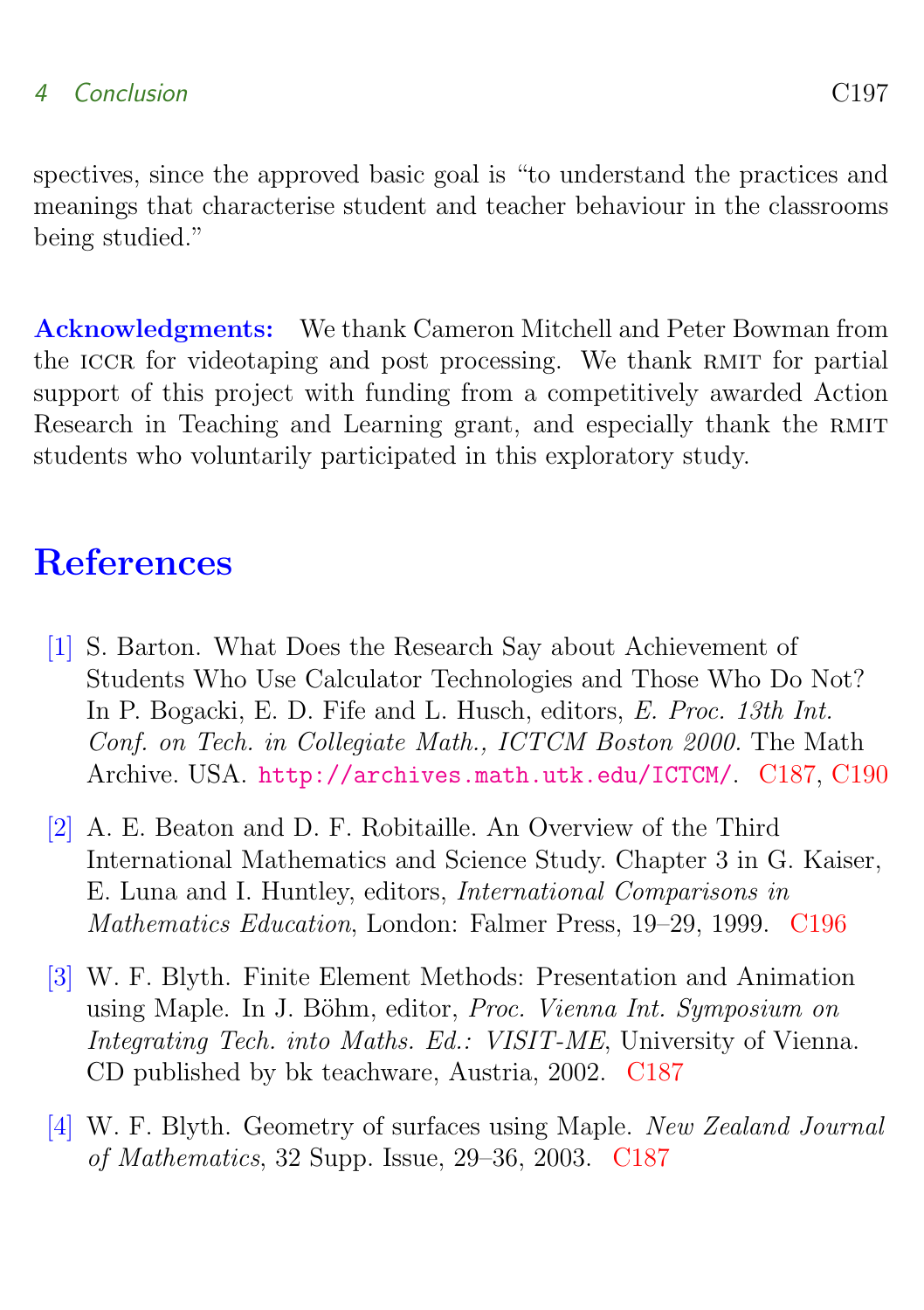#### References C198

- <span id="page-13-0"></span>[5] W. F. Blyth. Visualization of slicing diagrams for double integrals using Maple. In R. L. May and W. F. Blyth, editors, EMAC2003 Proceedings, Proc. Sixth Eng. Maths. and Applications Conf. The Engineering Mathematics Group, ANZIAM, Australia. Sydney: UTS. 7–12, 2003. [C187,](#page-2-1) [C191](#page-6-1)
- <span id="page-13-1"></span>[6] W. F. Blyth. Multiple Integration—Visualization and Animation using Maple. In Mansfield, editor, Proc. 17th Int. Conf. on Tech. in Collegiate Math., ICTCM New Orleans 2004. Addison–Wesley, 2006. [C187,](#page-2-1) [C191](#page-6-1)
- <span id="page-13-4"></span>[7] W. F. Blyth and A. Labovic. Assessment of e-Mathematics with Maple. In W. C. Yang, S. C. Chu, T. de Alwis and K. C. Ang, editors, Proc. 7th Asian Tech. Conf. in Maths: ATCM 2004. Published by ATCM Inc, USA. Singapore: National Inst. of Ed. 143–152, 2004. [C189,](#page-4-1) [C191](#page-6-1)
- <span id="page-13-2"></span>[8] D. J. Clarke. Studying the classroom negotiation of meaning: Complementary accounts methodology. Chapter 7 in A. Teppo, editor, Qualitative research methods in mathematics education. Monograph Number 9 of the J. for Research in Math. Ed.. Reston, VA: NCTM, 98–111, 1988. [C188](#page-3-0)
- <span id="page-13-3"></span>[9] D. J. Clarke. (Editor:) Perspectives on practice and meaning in mathematics and science classrooms. Kluwer, 2001. [C188](#page-3-0)
- <span id="page-13-6"></span>[10] P. Galbraith. (Keynote address:) 'Life was't meant to be easy': separating wheat from chaff in technology aided learning? In M. Boezi, editor, Proc. Second Int. Conf. on the Teaching of Maths. (at the undergraduate level): ICTM2. John Wiley and Sons, Inc., USA, (CD). Heronissos: U. of Crete, Greece, 2002. [C190](#page-5-1)
- <span id="page-13-5"></span>[11] D. Hughes-Hallett, A. M. Gleason et al.. Calculus, John Wiley, 1994. [C189,](#page-4-1) [C190](#page-5-1)